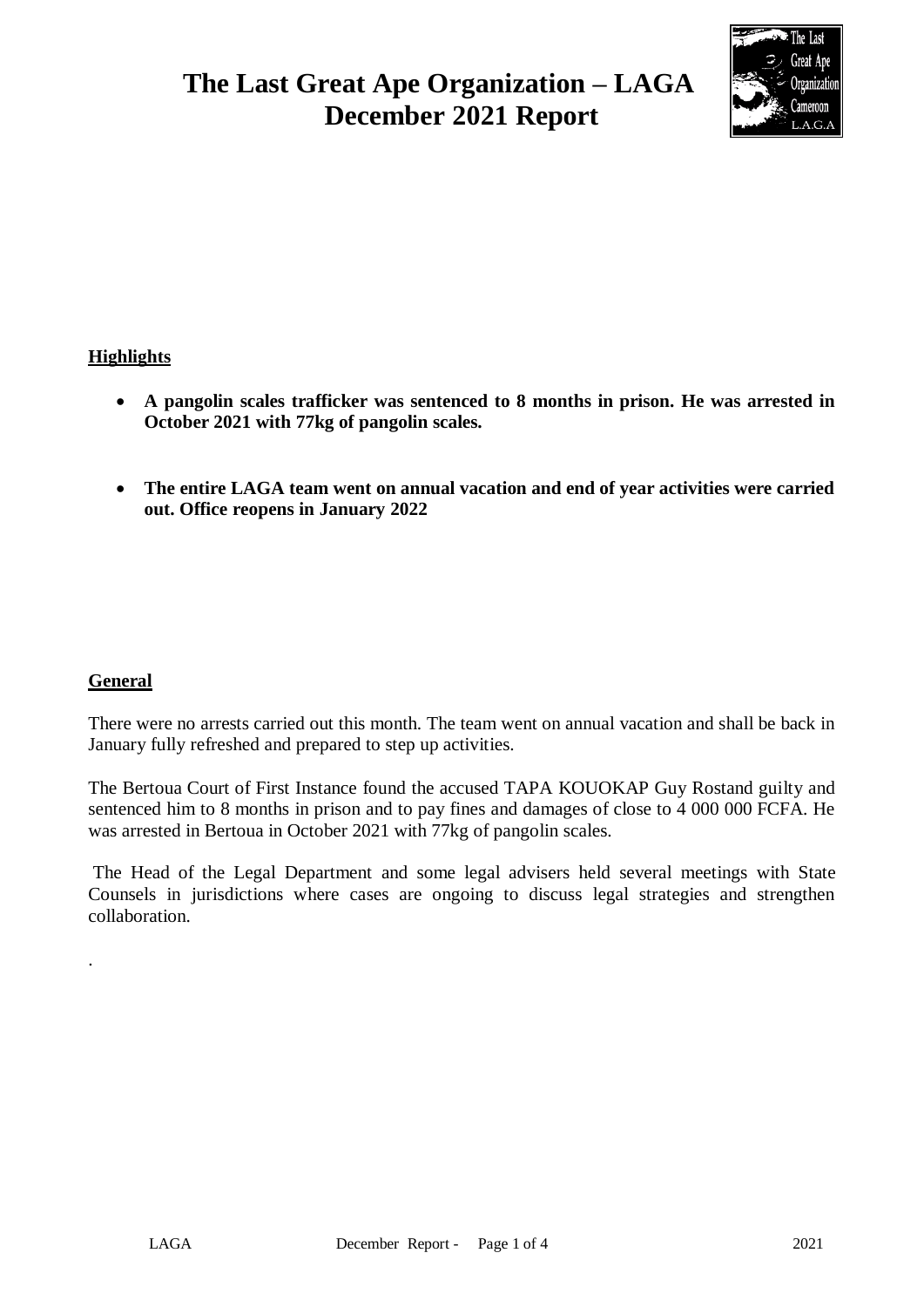## **Investigations**

- **10 investigation missions** in **4 out of 10 Regions** of Cameroon including: Littoral, South, Centre and East Regions.
- The department went for vacation and will resume in January 2022

| <b>Investigations Table</b>                               |  |                          |                               |  |  |  |
|-----------------------------------------------------------|--|--------------------------|-------------------------------|--|--|--|
| <b>Investigation</b><br><b>Regions</b><br><b>Missions</b> |  | <b>No. of Operations</b> | No of traffickers<br>arrested |  |  |  |
|                                                           |  |                          |                               |  |  |  |

## **Operation**

**There were no operations carried out this month. The team went on annual vacation mid-month and shall be back in January with a strong push to getting more results.** 

### **Legal**

- LAGA Legal Department carried out **10 missions** out of Yaounde Centre Region: 1 in Ebolowa (South), 1 in Djoum (South), 1 in Kribi (South), 1 in Ambam (South), 2 in Douala (Littoral), 1 in Nanga Eboko (Centre), 1 in Bertoua (East), 1 in Bafang (West) and 1 in Dschang (West).
- There are **18 traffickers behind bars this month:** 6 in East Region, 4 in South Region, 1 in Littoral Region, 1 in Centre and 6 in West Regions.
- **36 cases** were followed up by the Legal Department this month.
- **32 cases** were scheduled in court this month.
- **2 traffickers** were convicted this month.
- **Prosecutions**: There were 2 court rulings this month.
	- **03/12/2021:** The Bertoua Court of First Instance found the accused TAPA KOUOKAP Guy Rostand **guilty and sentenced him to 8 months in prison and to pay 400,000 FCFA as fines and 222,345 FCFA as court fees. He was also ordered to pay 3,500,000 FCFA as damages.**

He was arrested in Bertoua on the 14/10/2021 for the illegal possession of 77 kg of pangolin scales.

 **13/12/2021**: The Kribi Court of First Instance found the accused **KOUMBA Rene guilty and sentenced him to pay 25,000 FCFA as fines and 200,000 FCFA as damages.**

He was arrested in Kribi on the 07/07/2021 for illegal possession of a mandrill.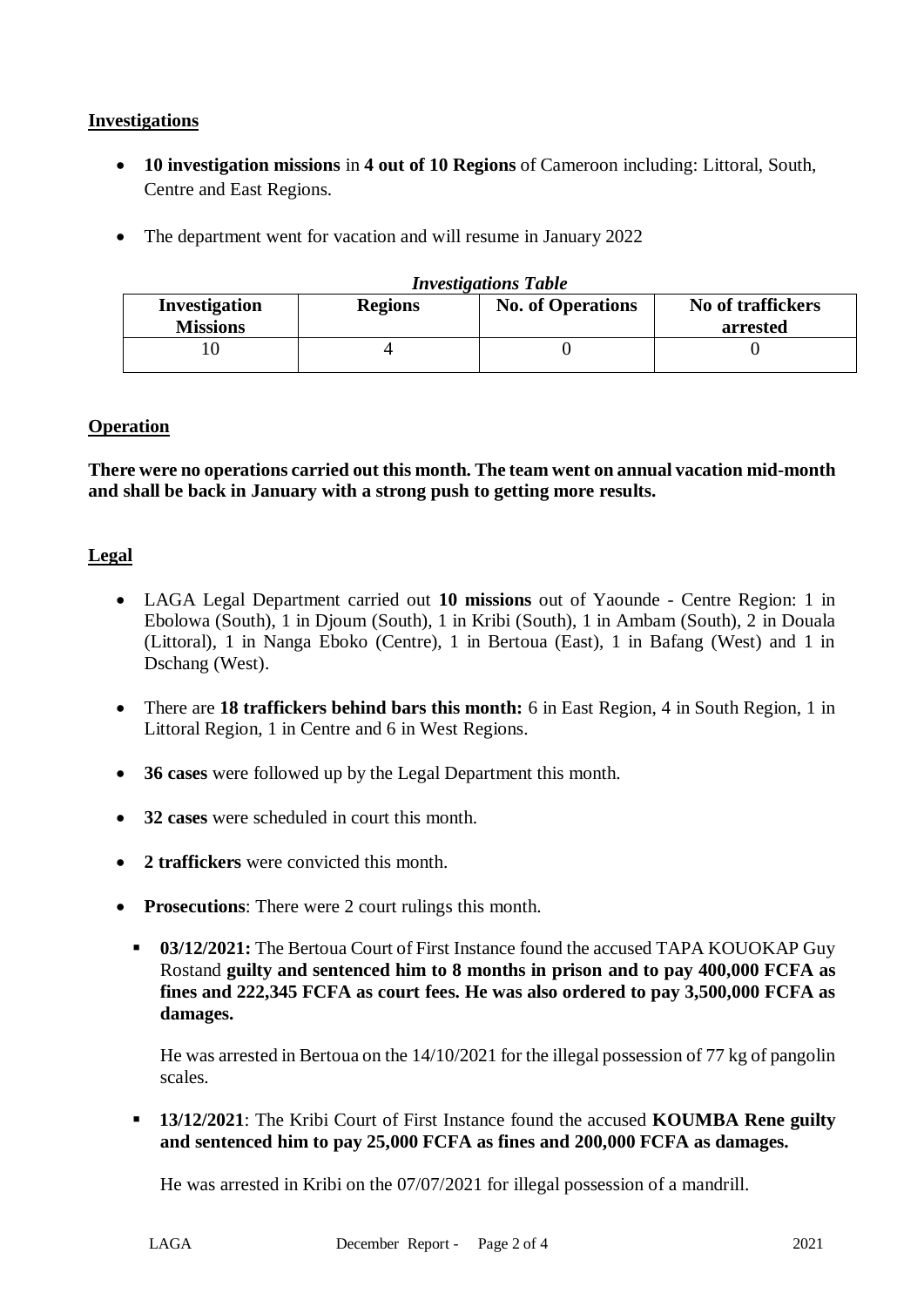## *Legal Table*

| No of Missions<br>(Out of Centre<br>Region) | No of<br>Court<br>Judgements | No of<br>Traffickers<br>Given Prison<br>Sentence | Prison<br>term (in<br>months) | No of<br><b>Traffickers</b><br>Sanctioned<br>(No prison<br>sentence) | No of<br>Appeals<br>lodged | No of<br>Cases<br>Tried in<br>Courts |
|---------------------------------------------|------------------------------|--------------------------------------------------|-------------------------------|----------------------------------------------------------------------|----------------------------|--------------------------------------|
| 10                                          |                              |                                                  | 8                             |                                                                      |                            | 32                                   |

# **Media**

- **32** media pieces were produced and pushed to the media including: written press, radio, internet and TV production. That is, 11 written press (6 in English and 5 in French), 11 radio news flashes (7 in English and 4 in French), 7 internet publications (6 in French and 1 in English) and, 3 TV productions (1 in French, 1 in Pidgin English and 1 in English).
- Giving a total of 16 media pieces produced in the French language, 15 in the English language and 1 in pidgin English making 50% in French, 46.9% in English and 3.1% in pidgin
- Interviewees: Two officials of Upper Sanaga Divisional Delegation of Forestry and Wildlife including the Divisional Delegate and the Chief of Wildlife.
- Subjects focused on wildlife law enforcement including: The Noting arrest of a trafficker with parrots and a baby baboon, court hearings of 3 traffickers arrested with a juvenile drill at Bafang and the court hearing of the trafficker arrested with pangolins and a baboon in Nkoteng.

| Media table |  |
|-------------|--|
|-------------|--|

| No of media<br>pieces | TV | Radio | <b>Newspapers</b> | <b>Internet</b> |
|-----------------------|----|-------|-------------------|-----------------|
| 34                    |    |       |                   |                 |

## **External Relations and Policy**

- The Head of the Legal Department held a meeting with the Attorney General of Douala to discuss legal matters concerning cases pending before the Appeal Court and he also held two other meetings with the Kribi State Counsel and the Bafang State Counsel respectively to discuss legal strategies for cases at their respective courts.
- A legal adviser equally held meetings with the State Counsels of Djoum and Bertoua respectively to discuss legal issues on cases in courts within their jurisdictions.
- Another legal adviser held meetings with the Attorney General of Ebolowa to discuss legal strategies concerning a matter pending before the Appeal Court and the State Counsel of Nanga Eboko to discuss legal strategies on cases at his court.